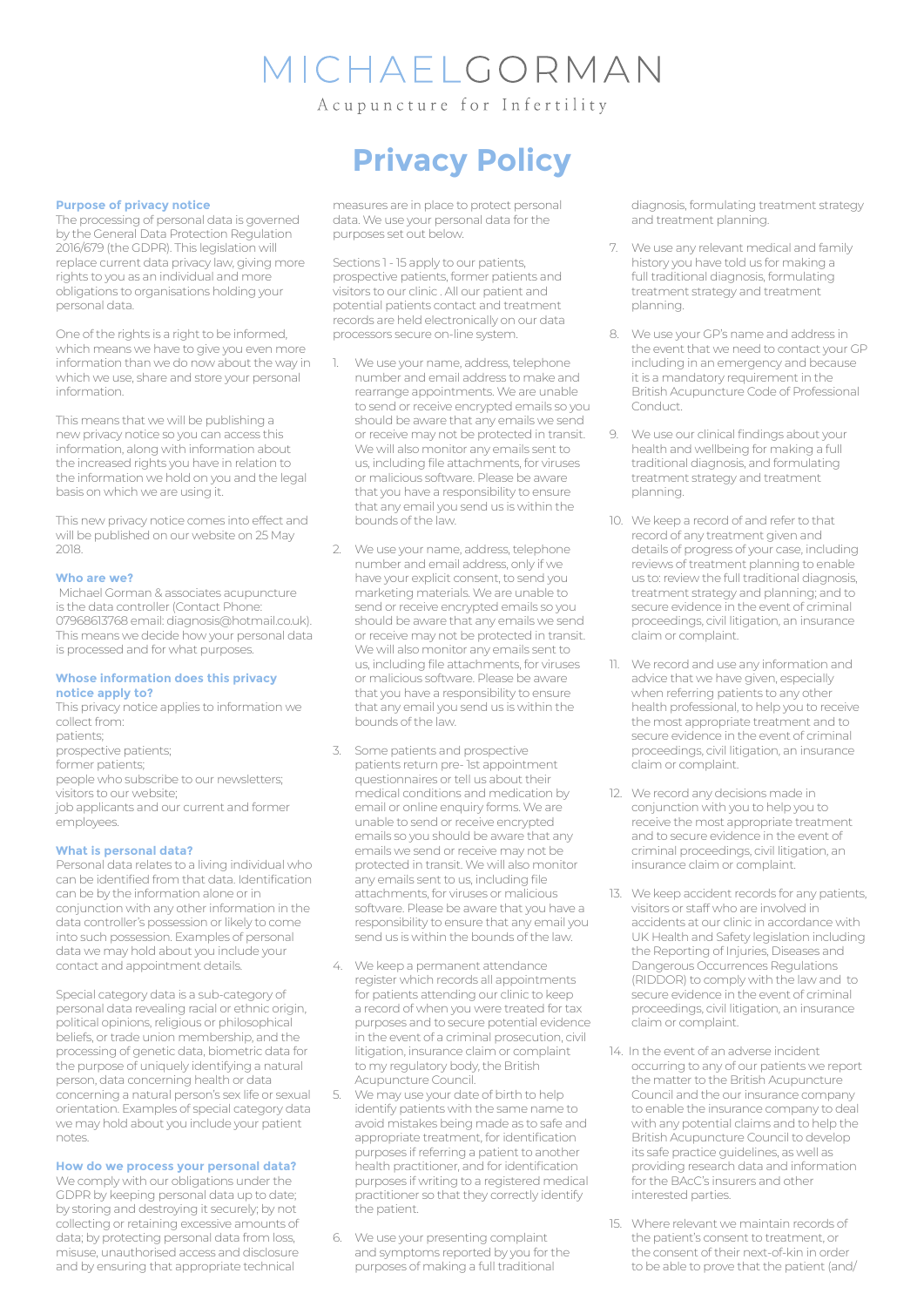# *IICHAELGORMAN*

Acupuncture for Infertility

or parent/guardian/next of kin) has given informed consent to treatment to secure evidence in the event of a civil claim, criminal prosecution, insurance claim or complaint.

Section 16 applies to those who complain about our services

All our patient and potential patients contact and treatment records are held electronically on our data processors secure on-line system. If requested by the patient their details can be transferred electronically.

16. When we receive a complaint from a person we make up a file containing the details of the complaint. This normally contains the identity of the complainant and any other individuals involved in the complaint.

We will only use the personal information we collect to process the complaint and to check on the level of service we provide. We usually have to disclose the complainant's identity to whoever the complaint is about. If a complainant doesn't want information identifying him or her to be disclosed, we will try to respect that. However, it may not be possible to handle a complaint on an anonymous basis. We may need to provide personal information collected and processed in relation to complaints to the British Acupuncture Council or our insurance company.

We will keep personal information contained in complaint files in line with our retention policy. This means that information relating to a complaint will be retained for two years from closure. It will be retained in a secure environment and access to it will be restricted according to the 'need to know' principle.

Similarly, where enquiries are submitted to us we will only use the information supplied to us to deal with the enquiry and any subsequent issues and to check on the level of service we provide.

Sections 17 and 18 apply to subscribers to our newsletters

All our patient and potential patients contact and treatment records are held electronically on our data processors secure on-line system. If requested by the patient their details can be transferred .<br>electronically.

- 17. We maintain and use records of subscribers to our newsletters, only with their consent, for marketing purposes.
- 18. We use a third party provider, (Mailchimp ), to deliver our e-newsletters. We gather statistics around email opening and clicks using industry standard technologies including clear gifs to help us monitor and improve our e-newsletter. For information, please see https://mailchimp.com/legal/

# **Privacy Policy**

privacy/ privacy notice

Sections 19 - 23 apply to our website users

All our patient and potential patients contact and treatment records are held electronically on our data processors secure on-line system. If requested by the patient their details can be transferred electronically.

- 19. When someone visits our website we use a third party service, Google Analytics, to collect standard internet log information and details of visitor behaviour patterns. We do this to find out things such as the number of visitors to the various parts of the site. This information is only processed in a way which does not identify anyone. We do not make, and do not allow Google to make, any attempt to find out the identities of those visiting our website. If we do want to collect personally identifiable information through our website, we will be up front about this. We will make it clear when we collect personal information and will explain what we intend to do with it.
- 20. We use website cookies to improve user experience of our website by enabling our website to 'remember' users, either for the duration of their visit - using a 'session cookie' - or for repeat visits - using a 'persistent cookie'.
- 21. Our website search is powered by (Google). Search queries and results are logged anonymously to help us improve our website and search functionality. No user-specific data is collected by us or any third party.
- 22. We use a third party service (wwwgsibusiness.com/ & www.weebly. com) to help maintain the security and performance of our website. To deliver this service it processes the IP addresses of visitors to our website.
- 23. We use a third party service, (www. gsibusiness.com/ & www.weebly.com ), to host our website including publishing our blog. This site is hosted at (www. gsibusiness.com/ & www.weebly.com). We use a standard (www.gsibusiness. com/ & www.weebly.com) website host to collect anonymous information about users' activity on the site, for example the number of users viewing pages on the site, to monitor and report on the effectiveness of the site and help us improve it. (Name of website host) requires visitors that want to post a comment to enter a name and email address. For more information about how (www.gsibusiness.com/ & www. weebly.com) processes data, please see (www.weebly.com/privacy\_mobile.php) to collect anonymous information about users' activity on the site, for example the number of users viewing pages on the site, to monitor and report on the effectiveness of the site and help us improve it. (www.weebly.com) requires

visitors that want to post a comment to enter a name and email address. For more information about how (www. weebly.com ) processes data, please see (www.weebly.com/privacy\_mobile.php ) to collect anonymous information about users' activity on the site, for example the number of users viewing pages on the site, to monitor and report on the effectiveness of the site and help us improve it. (www.weebly.com ) requires visitors that want to post a comment to enter a name and email address. For more information about how (www. weebly.com ) processes data, please see link above.

Sections 24 to 28 apply to job applicants, current and former employees

All our patient and potential patients contact and treatment records are held electronically on our data processors secure on-line system. If requested by the patient their details can be transferred electronically

24. We are the data controller for the information job applicants provide during the process.

All of the information you provide during the process will only be used for the purpose of progressing your application, or to fulfil legal or regulatory requirements if necessary.

We will not share any of the information you provide during the recruitment process with any third parties for marketing purposes or store any of your information outside of the European Economic Area. The information you provide will be held securely by us whether the information is in electronic or physical format.

We will use the contact details you provide to us to contact you to progress your application. We will use the other information you provide to assess your suitability for the role you have applied for. We do not collect more information than we need to fulfil our stated purposes and will not retain it for longer than is necessary.

The information we ask for is used to assess your suitability for employment. You don't have to provide what we ask for but it might affect your application if you don't.

We ask you for your personal details including name and contact details. We will also ask you about your previous experience, education, referees and for answers to questions relevant to the role you have applied for. We shortlist applications for interview.

25. If we make a conditional offer of employment we will ask you for information so that we can carry out pre-employment checks. You must successfully complete pre-employment checks to progress to a final offer. We are required to confirm the identity of our staff, their right to work in the United Kingdom and seek assurance as to their